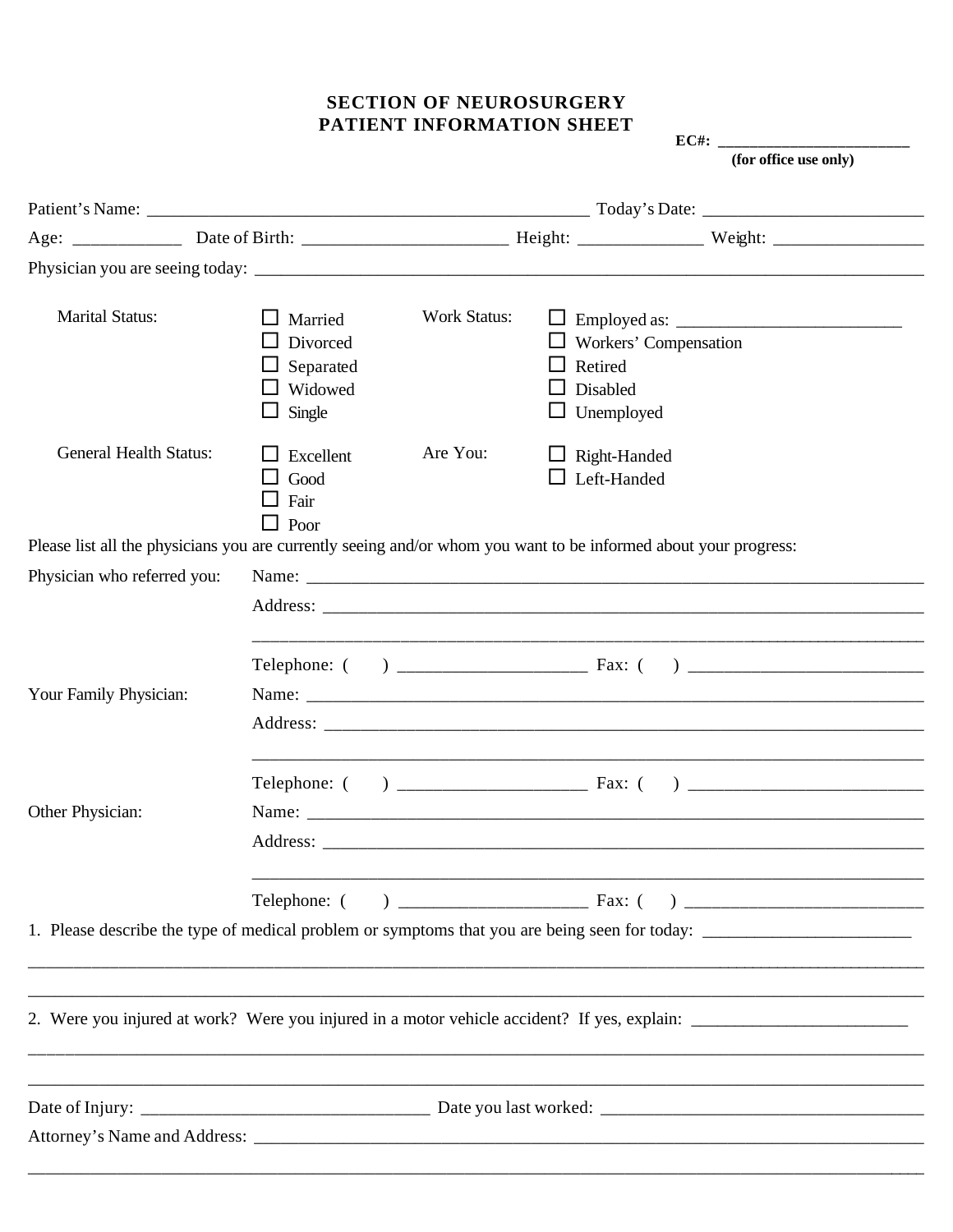| 3. Do you now or have you ever had the following: |                                       |                          |           |                        |                                                                                                                                  |                         |  |
|---------------------------------------------------|---------------------------------------|--------------------------|-----------|------------------------|----------------------------------------------------------------------------------------------------------------------------------|-------------------------|--|
| Heart problems                                    |                                       | $\Box$ Yes               | $\Box$ No |                        | Diabetes or problems with blood sugar                                                                                            | $\Box$ Yes<br>$\Box$ No |  |
| Lung problems                                     |                                       | $\Box$ Yes               | $\Box$ No |                        | GI problems (i.e., ulcers, hiatal hernia, gastritis)                                                                             | $\Box$ Yes<br>$\Box$ No |  |
| Kidney problems                                   |                                       | $\Box$ Yes $\Box$ No     |           |                        | Liver disease (such as hepatitis)                                                                                                | $\Box$ Yes<br>$\Box$ No |  |
| High blood pressure                               |                                       | $\Box$ Yes               | $\Box$ No | Any type of cancer     | Problems with blood (i.e., clotting problems)                                                                                    | $\Box$ Yes<br>$\Box$ No |  |
|                                                   |                                       |                          |           |                        |                                                                                                                                  | $\Box$ Yes<br>$\Box$ No |  |
|                                                   |                                       |                          |           |                        |                                                                                                                                  |                         |  |
|                                                   |                                       |                          |           |                        |                                                                                                                                  |                         |  |
| 5. Have you ever had radiation therapy?           | Have you ever had chemotherapy?       | $\Box$ Yes<br>$\Box$ Yes |           | $\Box$ No<br>$\Box$ No |                                                                                                                                  |                         |  |
|                                                   |                                       |                          |           |                        |                                                                                                                                  |                         |  |
|                                                   |                                       |                          |           |                        | 6. Please list any medications you are currently taking. List the name of the medication, the frequency, and the dosage:         |                         |  |
|                                                   |                                       |                          |           |                        |                                                                                                                                  |                         |  |
|                                                   |                                       |                          |           |                        | 7. Are you allergic to any medications? Please list the name of the medication and the reaction caused by taking the medication. |                         |  |
|                                                   |                                       |                          |           |                        |                                                                                                                                  |                         |  |
|                                                   |                                       |                          |           |                        | 8. Have you ever had a reaction to any dye given for a special test? If so, what was the test, and what kind of reaction did you |                         |  |
|                                                   |                                       |                          |           |                        |                                                                                                                                  |                         |  |
|                                                   |                                       |                          |           |                        |                                                                                                                                  |                         |  |
| 9. Do you use:                                    | A. Tobacco                            | $\Box$ Yes               |           | $\Box$ No              |                                                                                                                                  |                         |  |
|                                                   | B. Alcohol                            | Yes                      |           | No<br>ப                | How much per day?                                                                                                                |                         |  |
|                                                   | C. Drugs                              | $\Box$ Yes               |           |                        |                                                                                                                                  |                         |  |
|                                                   |                                       |                          |           |                        |                                                                                                                                  |                         |  |
|                                                   |                                       |                          |           |                        |                                                                                                                                  |                         |  |
|                                                   |                                       |                          |           |                        | 11. How many hours of sleep per night do you get on average? __________________ hours.                                           |                         |  |
|                                                   |                                       |                          |           |                        |                                                                                                                                  |                         |  |
| 13. Has anyone in your immediate family had:      |                                       |                          |           |                        |                                                                                                                                  |                         |  |
| A. High Blood Pressure                            |                                       | $\Box$ Yes $\Box$ No     |           |                        | If so, who? $\overline{\qquad \qquad }$                                                                                          |                         |  |
| <b>B.</b> Heart Disease                           |                                       | $\Box$ Yes               | $\Box$ No |                        |                                                                                                                                  |                         |  |
| C. Cancer                                         |                                       | $\Box$ Yes $\Box$ No     |           |                        |                                                                                                                                  |                         |  |
| D. Diabetes                                       |                                       | $\Box$ Yes               | $\Box$ No |                        |                                                                                                                                  |                         |  |
| E. Asthma                                         |                                       | $\Box$ Yes               | $\Box$ No |                        |                                                                                                                                  |                         |  |
| F. Stroke                                         |                                       | $\Box$ Yes               | $\Box$ No |                        |                                                                                                                                  |                         |  |
| G. Seizures                                       |                                       | $\Box$ Yes               | $\Box$ No |                        |                                                                                                                                  |                         |  |
| H. Migraine                                       |                                       | $\Box$ Yes               | $\Box$ No |                        |                                                                                                                                  |                         |  |
|                                                   | I. Other (please list): $\frac{ }{ }$ |                          |           |                        |                                                                                                                                  |                         |  |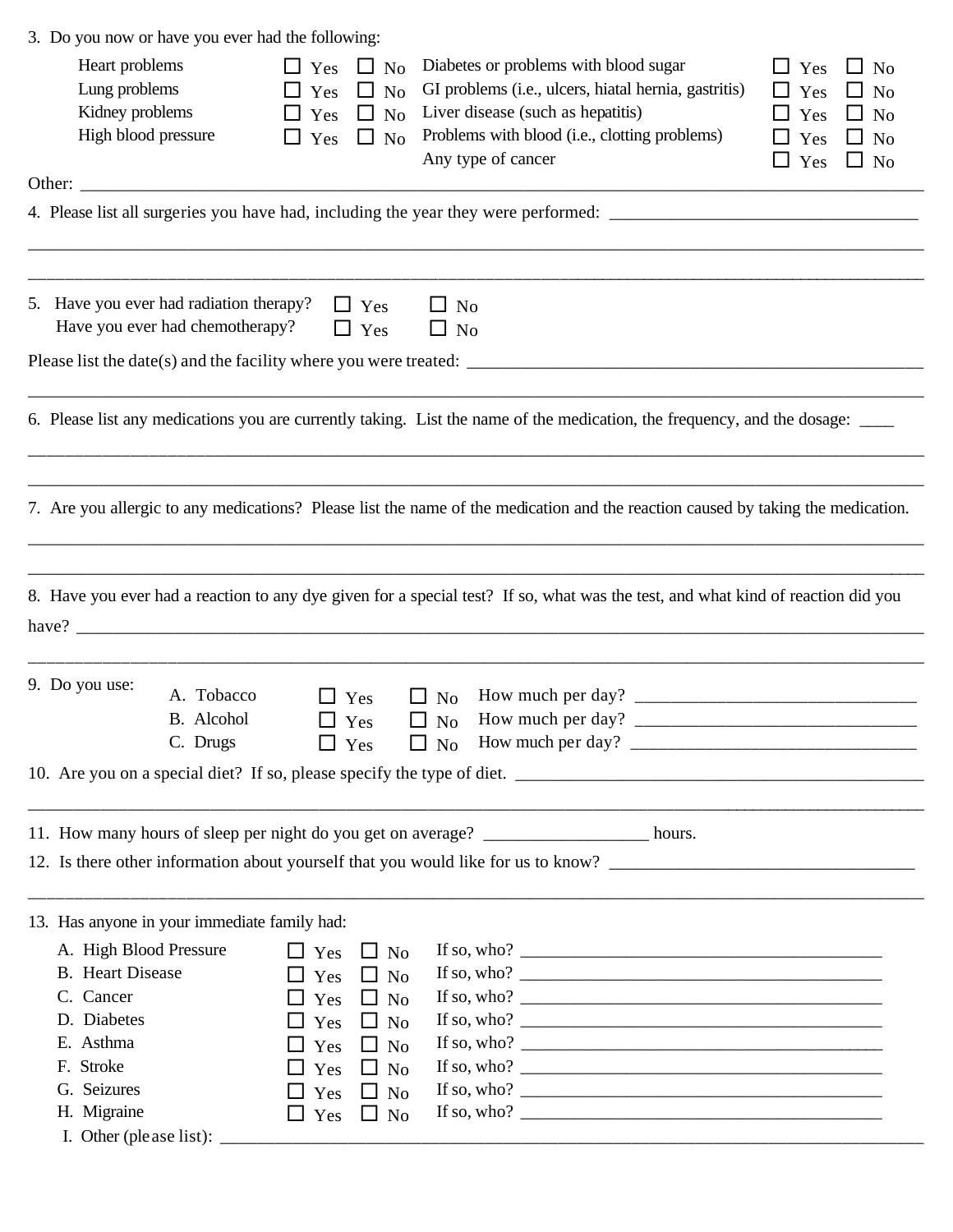14. Please provide the following information:

| Mother Age: ________ |                                                                       | If Living: |                                    |                                 | At what age: $\frac{1}{\sqrt{1-\frac{1}{2}} \cdot \frac{1}{2}}$ |  |
|----------------------|-----------------------------------------------------------------------|------------|------------------------------------|---------------------------------|-----------------------------------------------------------------|--|
|                      |                                                                       |            |                                    |                                 |                                                                 |  |
|                      | Father                                                                |            |                                    |                                 | At what age: $\frac{1}{\sqrt{1-\frac{1}{2}} \cdot \frac{1}{2}}$ |  |
|                      |                                                                       |            |                                    |                                 |                                                                 |  |
|                      | 16. If you have deceased siblings?<br>Sex Age at Death Cause of Death |            |                                    |                                 | <b>Sisters</b>                                                  |  |
|                      |                                                                       |            | 18. If you have deceased children? |                                 | 17. Do you have any living children? If so, how many?           |  |
|                      |                                                                       |            |                                    | Sex Age at Death Cause of Death |                                                                 |  |

**REVIEW OF SYSTEMS:** Are you currently experiencing any of the following symptoms? Please check yes or no. If you are not sure, please leave blank. **OFFICE USE ONLY** 

\_\_\_\_\_\_\_\_\_\_ \_\_\_\_\_\_\_\_\_\_ \_\_\_\_\_\_\_\_\_\_\_\_\_\_\_\_\_\_\_\_\_\_\_\_\_\_\_\_\_\_\_\_\_\_\_\_\_\_\_\_\_\_\_\_\_\_\_\_\_\_\_\_\_\_\_\_\_\_\_\_

|                | noi sure, picase icave olaim. |                                              | OLLICE COE ONLI |
|----------------|-------------------------------|----------------------------------------------|-----------------|
| NO             | <b>YES</b>                    | <b>GENERAL</b>                               | <b>COMMENTS</b> |
|                | П                             | Weakness                                     |                 |
| □              | $\Box$                        | Tiredness                                    |                 |
| $\Box$         | $\Box$                        | Lack of appetite                             |                 |
| $\Box$         | $\Box$                        | Excess appetite                              |                 |
| $\Box$         | $\Box$                        | Weight loss                                  |                 |
| $\Box$         | $\Box$                        | Weight gain                                  |                 |
| $\Box$         | $\Box$                        | Chills                                       |                 |
| $\Box$         | $\Box$                        | Fever                                        |                 |
| $\Box$         | $\Box$                        | Night sweats                                 |                 |
| □              | П                             | Difficulty sleeping                          |                 |
|                |                               |                                              |                 |
| N <sub>O</sub> | <b>YES</b>                    | EYES, EARS, NOSE, THROAT                     | <b>COMMENTS</b> |
| $\Box$         | □                             | Decreased ability to see                     |                 |
| $\Box$         | □                             | <b>Blurred</b> vision                        |                 |
| $\Box$         | $\Box$                        | Spots before your eyes                       |                 |
| $\Box$         | $\Box$                        | Pain in the eyes                             |                 |
| $\Box$         | П                             | Difficulty in hearing                        |                 |
| $\Box$         | $\Box$                        | Ringing in your ears                         |                 |
| $\Box$         | П                             | Discharge from the ears                      |                 |
| $\Box$         | П                             | Nasal discharge (frequent)                   |                 |
|                |                               |                                              |                 |
| N <sub>O</sub> | <b>YES</b>                    | <b>RESPIRATORY</b>                           | <b>COMMENTS</b> |
| $\Box$         | □                             | Cough                                        |                 |
| $\Box$         | $\Box$                        | Wheezing                                     |                 |
| $\Box$         | $\Box$                        | Asthma                                       |                 |
| $\Box$         | $\Box$                        | Shortness of breath                          |                 |
| $\Box$         | П                             | Shortness of breath with exertion            |                 |
| $\Box$         |                               | Pain in chest when you cough, sneeze or move |                 |
|                |                               |                                              |                 |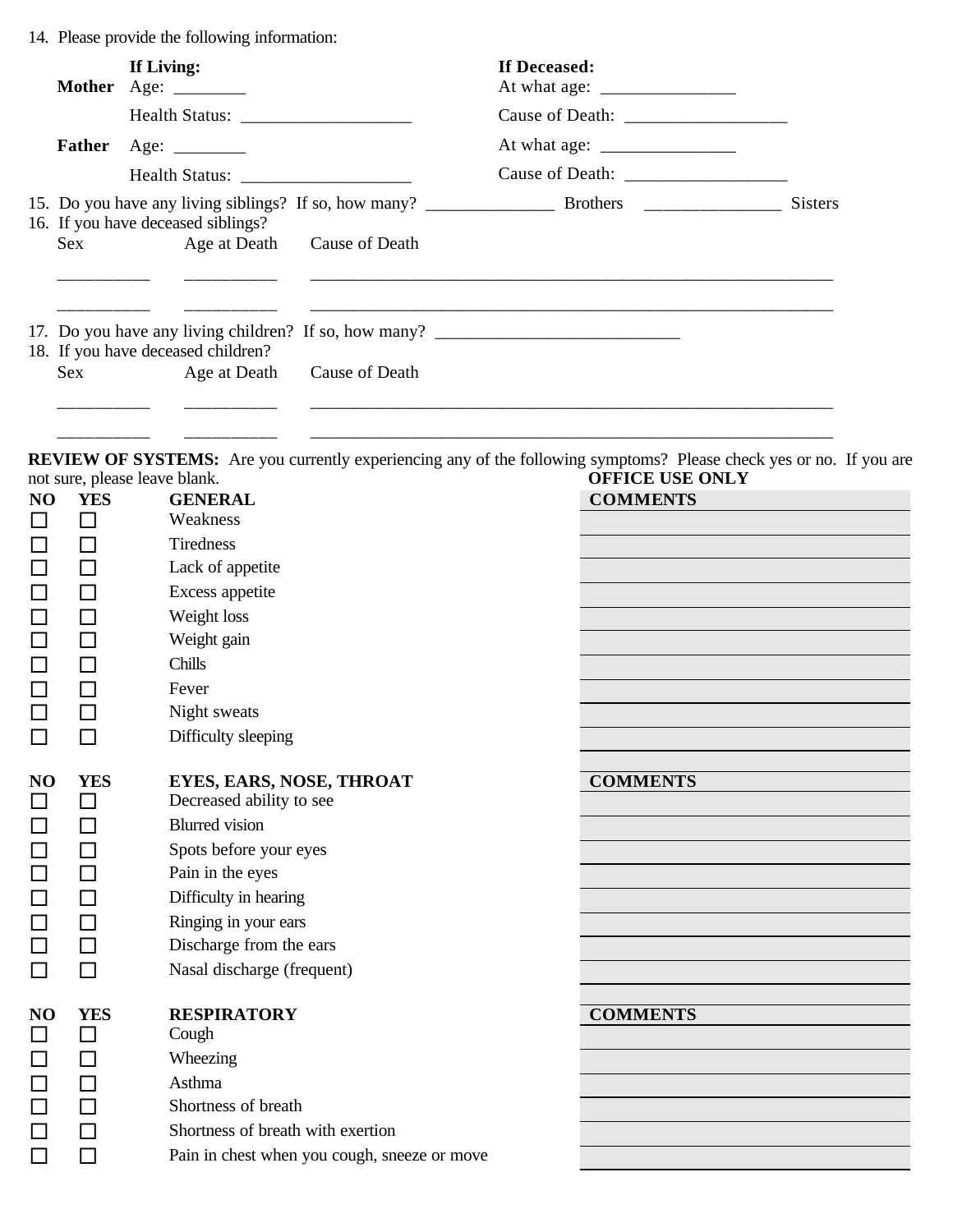$\Box$  Kidney stones

# **NO YES CARDIOVASCULAR COMMENTS**  $\Box$  Chest pain, tightness or squeezing  $\Box$  Shortness of breath lying down  $\Box$  Need to sit up to breathe  $\Box$  Beart racing  $\Box$  Irregular heart beat (palpitations)  $\Box$  Beart murmur  $\Box$  Swelling of the legs  $\Box$  Varicose veins  $\Box$  Leg pain at rest  $\Box$  Leg pain with exertion  $\Box$  Blue/purple discoloration of hands/feet **NO YES GASTROINTESTINAL COMMENTS**  $\Box$  Nausea  $\Box$   $\Box$  Vomiting

- $\Box$  Diarrhea  $\square$   $\square$   $\blacksquare$   $\blacksquare$  $\Box$   $\Box$  Heartburn  $\Box$  Abdominal pain  $\Box$  Bright red blood in stools  $\Box$  Black stools  $\Box$  Change in bowel habits
- $\Box$   $\Box$  Need for antacids

 $\Box$  Urinary tract infections  $\Box$  Pain or burning on urination  $\Box$  Frequent urination-day  $\Box$  Frequent urination-night  $\Box$  Unusually large volumes of urine  $\Box$  Extreme urge to urinate  $\Box$   $\Box$  Difficulty starting urinary stream  $\Box$   $\Box$  Difficulty stopping urinary stream

# **NO YES GENITO-REPRODUCTIVE (MALE) COMMENTS**

- $\Box$  Bistory of sexually transmitted disease  $\Box$   $\Box$  Discharge from penis  $\Box$  Testicular pain  $\Box$   $\Box$  Lumps in testicles or scrotum  $\Box$  Decrease in testicular size
- $\Box$  Decreased sexual desire
- $\Box$   $\Box$  Decreased ability to achieve erection

### **FOR OFFICE USE ONLY**

# **NO YES URINARY COMMENTS**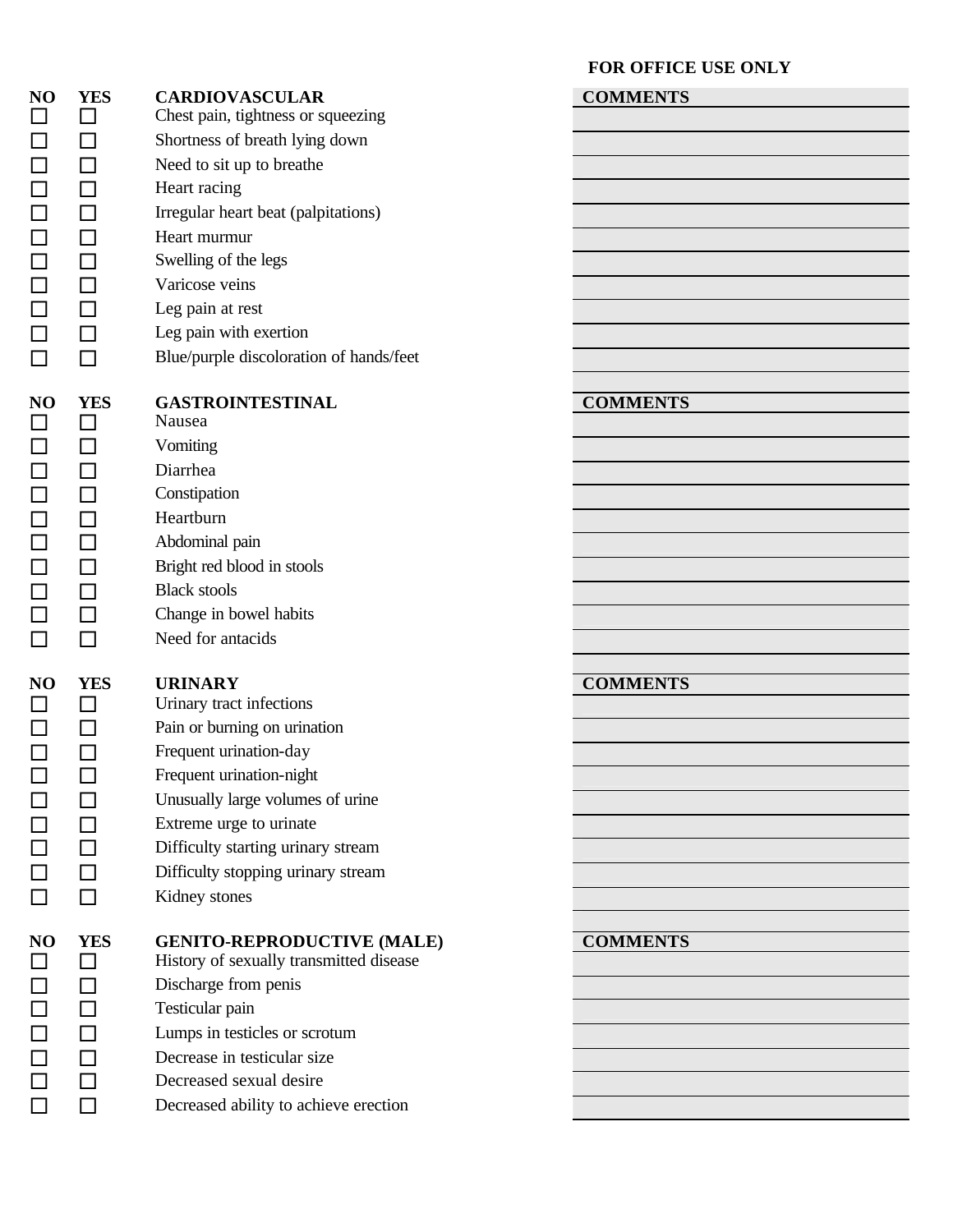**FOR OFFICE USE ONLY**

| N <sub>O</sub> | <b>YES</b>                  | <b>GENITO-REPRODUCTIVE (FEMALE)</b><br>Age at onset of menstrual periods<br>Age which periods stopped (menopause)<br>How far apart are your periods?<br>How many days do they last?<br>Is flow heavy, scanty or normal? (Circle one) | <b>COMMENTS</b> |
|----------------|-----------------------------|--------------------------------------------------------------------------------------------------------------------------------------------------------------------------------------------------------------------------------------|-----------------|
|                |                             | Do you ever bleed between periods?<br>What is the date of your last normal period?<br>What is the date of the last period before that?<br>Have you had any sexually transmitted diseases?                                            |                 |
|                |                             | Do you have decreased sexual drive?<br>Have you had vaginal bleeding since menopause?<br>Are you bothered by hot flashes?                                                                                                            |                 |
|                |                             | Are you taking any female hormones?                                                                                                                                                                                                  |                 |
| NO             | <b>YES</b><br>$\perp$<br>ΙI | <b>MUSCULOSKELETAL</b><br>Muscle pain<br>Neck pain<br>Shoulder or arm pain<br>Back pain                                                                                                                                              | <b>COMMENTS</b> |
|                |                             | Pain down your legs                                                                                                                                                                                                                  |                 |
|                |                             | $\Box$ Right side?<br>$\Box$ Left side?<br>Painful joints<br>Swelling of any joints<br>Redness of any joints<br>Stiffness of any joints<br>Deformities of the joints or extremities                                                  |                 |
| N <sub>O</sub> | <b>YES</b>                  | <b>ENDOCRINE</b>                                                                                                                                                                                                                     | <b>COMMENTS</b> |
|                |                             | Goiter                                                                                                                                                                                                                               |                 |
|                | П                           | Heat intolerance<br>Cold intolerance                                                                                                                                                                                                 |                 |
|                | ΙI                          | Tremulousness of the hands                                                                                                                                                                                                           |                 |
|                | $\Box$                      | Change in pitch of the voice                                                                                                                                                                                                         |                 |
|                |                             | Increased body hair (face, under arms, pubic)<br>Decreased body hair (face, under arms, pubic)                                                                                                                                       |                 |
|                |                             | Decrease in breast size                                                                                                                                                                                                              |                 |
|                |                             | Loss of periods (disregard if from normal menopause)                                                                                                                                                                                 |                 |
|                |                             | Increased thirst                                                                                                                                                                                                                     |                 |
|                |                             | Increased urination                                                                                                                                                                                                                  |                 |
|                |                             | Marked increase in appetite                                                                                                                                                                                                          |                 |
|                | ΙI                          | Increase in breast size                                                                                                                                                                                                              |                 |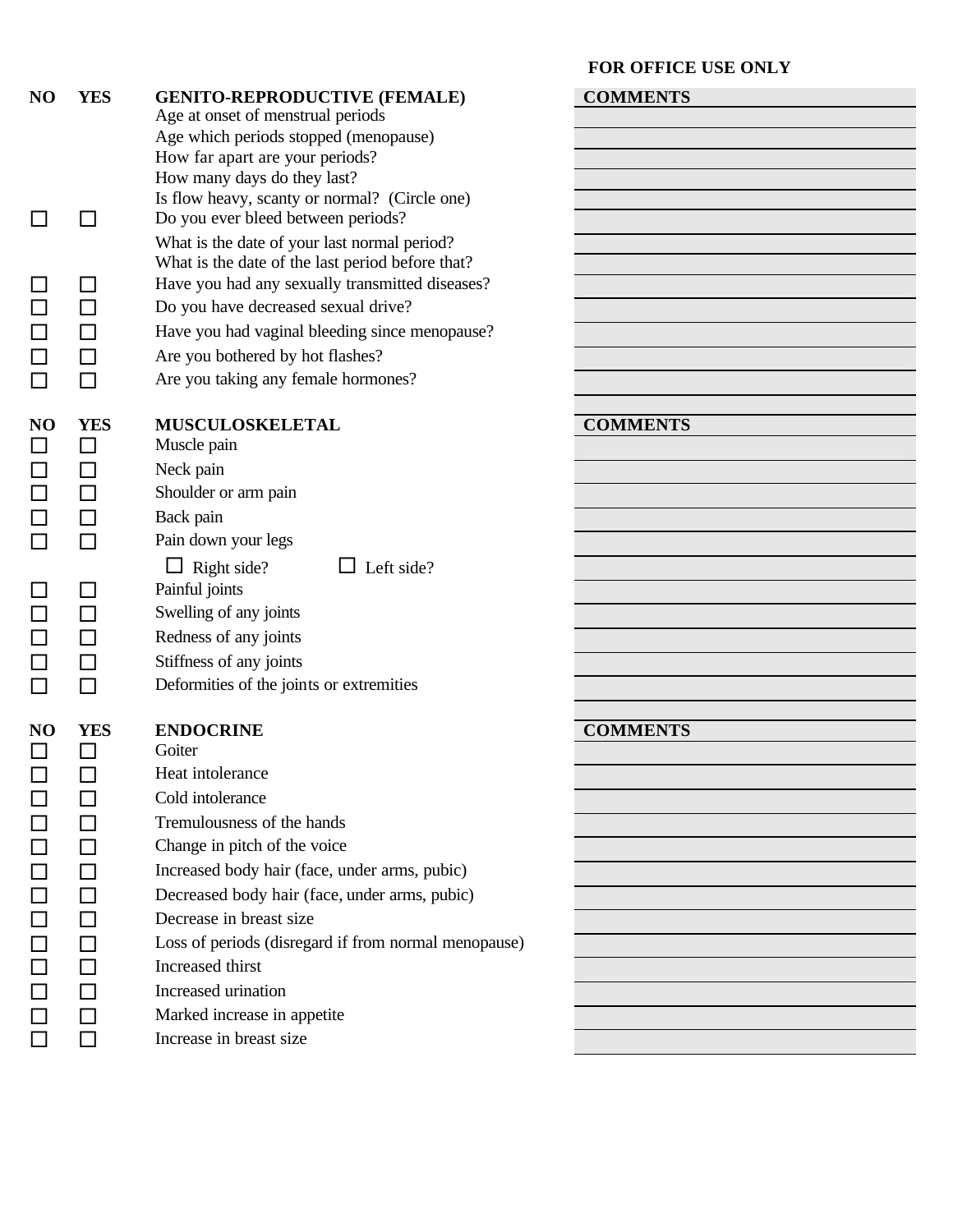|        |            |                                             | FOR OFFICE USE ONLY |
|--------|------------|---------------------------------------------|---------------------|
| NO     | <b>YES</b> | NEUROLOGIC/PSYCHIATRIC                      | <b>COMMENTS</b>     |
| $\Box$ | $\Box$     | <b>Seizures</b>                             |                     |
| $\Box$ | $\Box$     | Headaches                                   |                     |
| $\Box$ | П          | <b>Blackouts</b>                            |                     |
| $\Box$ | П          | <b>Dizziness</b>                            |                     |
| $\Box$ | П          | Double vision                               |                     |
| $\Box$ | $\Box$     | Paralysis or weakness of limb(s)            |                     |
| $\Box$ | П          | Loss of sensation                           |                     |
| $\Box$ | П          | Loss of balance                             |                     |
| $\Box$ | П          | Loss of coordination                        |                     |
| $\Box$ | П          | Difficulty in speaking                      |                     |
| $\Box$ | П          | Nervousness                                 |                     |
| $\Box$ | П          | Depression                                  |                     |
| $\Box$ | П          | Difficulty in going to sleep                |                     |
| $\Box$ | $\Box$     | Early morning awakening                     |                     |
| $\Box$ | П          | Difficulty with memory for past events      |                     |
| $\Box$ | $\Box$     | Difficulty with memory for recent events    |                     |
| $\Box$ | П          | Difficulty with thinking or problem solving |                     |
|        |            |                                             |                     |
| NO     | <b>YES</b> | <b>SKIN</b>                                 | <b>COMMENTS</b>     |
| $\Box$ | П          | Dryness of skin                             |                     |
| $\Box$ | $\Box$     | Itching                                     |                     |
| $\Box$ |            | Rash                                        |                     |
|        | П          | Change in skin color                        |                     |
| $\Box$ | $\Box$     | Change in texture of the hair               |                     |
|        | $\Box$     | Change in skin temperature                  |                     |
| $\Box$ | $\Box$     | Falling out of the hair                     |                     |
| $\Box$ | П          | Nail changes                                |                     |
| $\Box$ | П          | Skin ulcers                                 |                     |